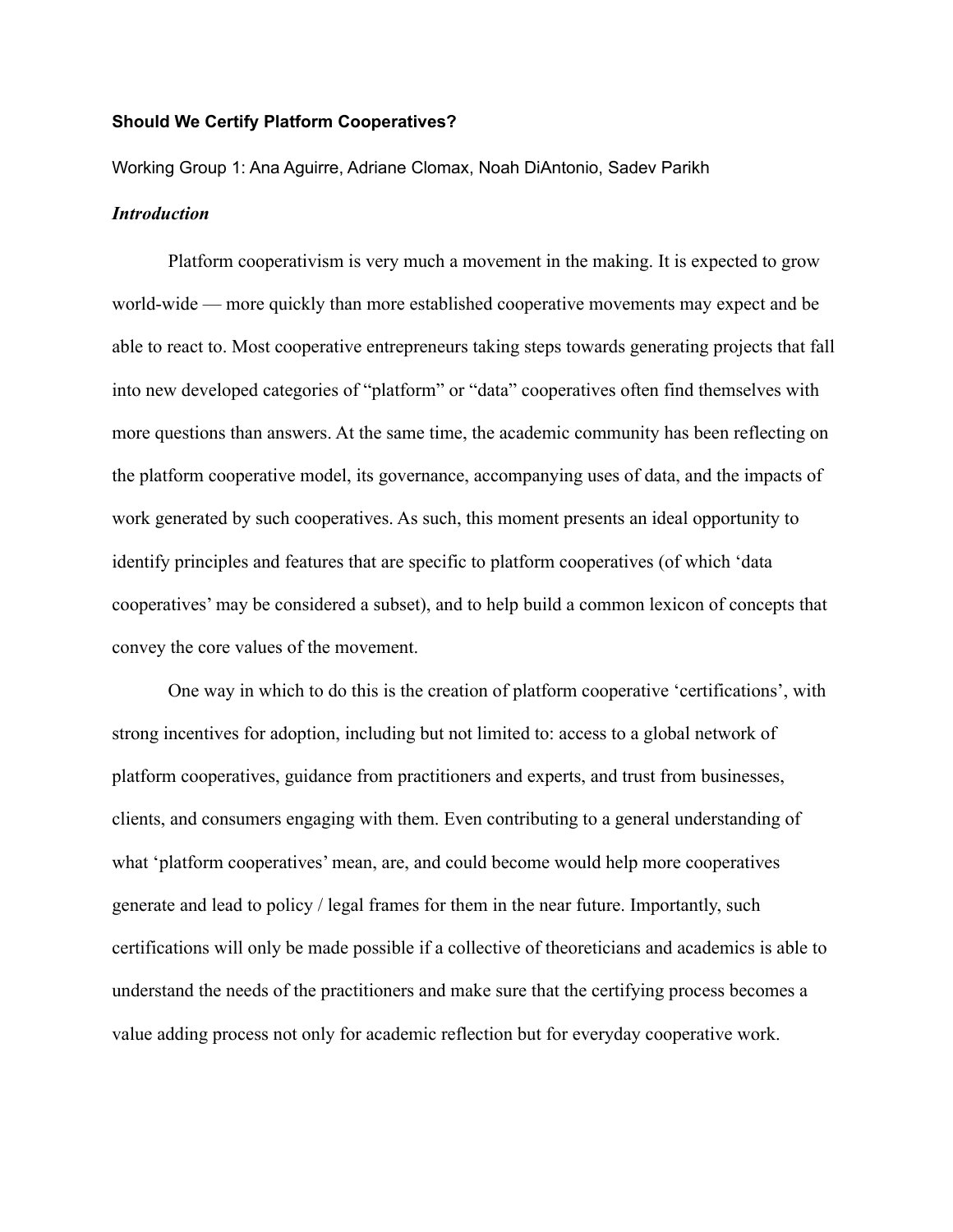## *Our Process*

Upon concluding our Sprint investigation into the question of certifying platform cooperatives, we found it valuable to reflect upon how our discussions as a group were shaped by our varying backgrounds — these discussions often mirrored broader dynamics that we see playing out in the platform cooperative movement. Therefore, we felt it would be valuable to recapture and relay these reflections. Within our group, we had varying levels of experience: participating within worker cooperatives, conducting research into social work and cooperative organization, experimenting with data models, studying legal structures relevant to cooperatives, and leading a worker cooperative in Spain. These backgrounds lent themselves to a diversity of perspectives and priorities, which ranged from a concern with workers' rights to an emphasis on the need for legal and technical standards for cooperatives to follow.

Initially, we found ourselves very much aligned on the general problem we hoped to tackle. We'd anecdotally observed that there were inconsistencies in how platform cooperatives were claiming qualities that were truly distinct from more standard types of organizational models — a problem sometimes described as 'co-op washing'. Indeterminacy around the meaning of 'platform cooperatives' presented an opportunity to create some standardization that would allow us and others to assess whether a business was a platform cooperative or not. Therefore, we decided to investigate the notion of *certifications,* drawing inspiration from efforts like the 'B-Corp Certification' and standards for software to qualify as 'open source'.

At first, we found ourselves gravitating towards questions about *what* such a platform cooperative's certification might look like. Would it include technical standards? Consistent legal forms? Prescribed organizational structures? Drawing upon our various backgrounds, we began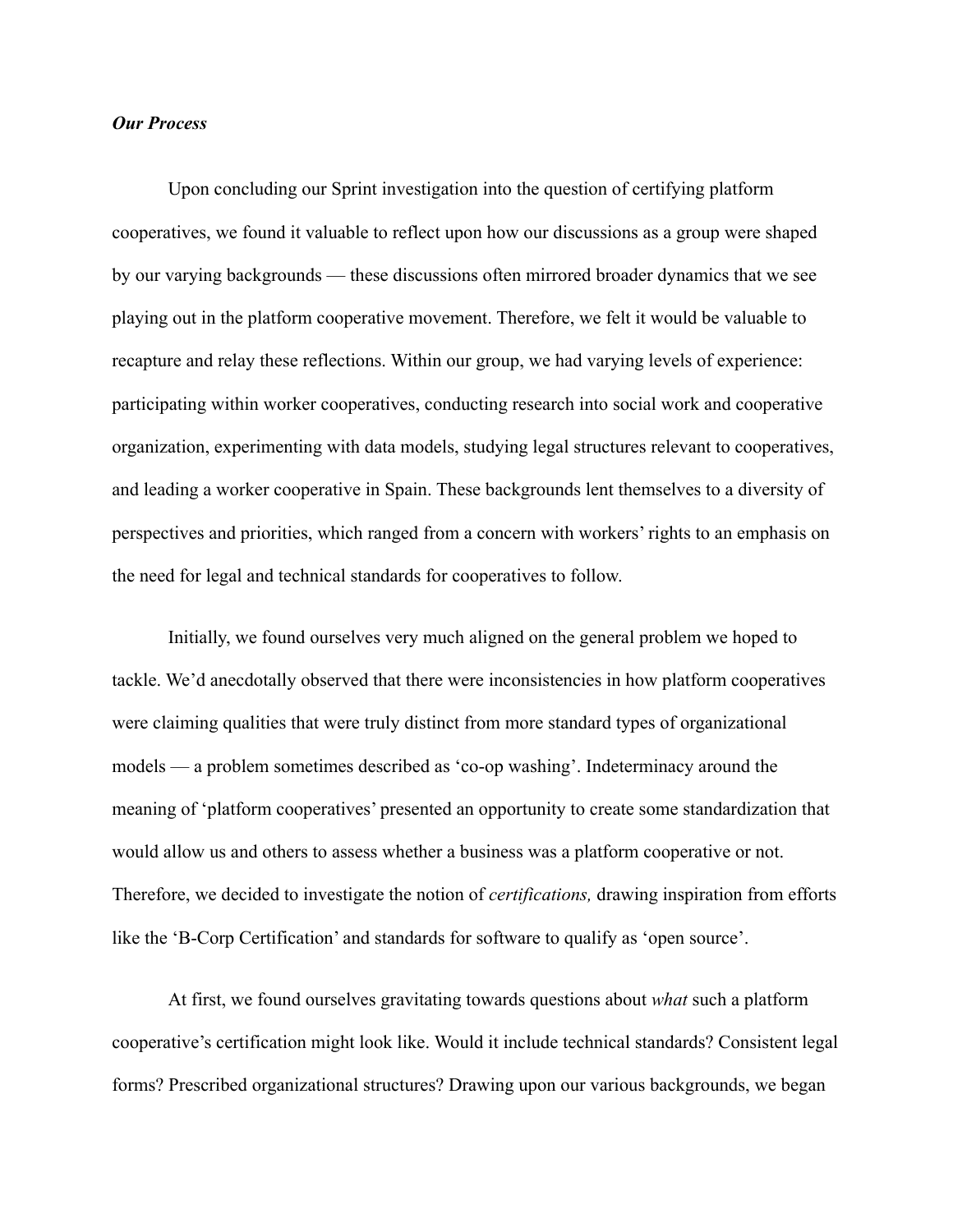to enumerate a list of items that a certification should cover, such as identifying processes for equitable income distribution, including standard elements in a By-Laws document, and compliance with community-determined technical requirements for data sharing (akin to the SOC-2 framework for cybersecurity).

Shortly into these discussions, an intervention from a group member who leads a worker cooperative led us into a new direction — we were failing to consider *how* cooperatives would get certified and focusing too much on *what* a certification would look like. While enumerating a list of items a certification should cover, we'd lost sight of critical questions like: who gets to define a certification? Would certifications enable certain gatekeepers to decide what is a platform cooperative and what is not? Is that approach too 'top-down' for a movement that is inherently democratic in spirit? And what are the incentives for small, struggling cooperatives to get certified in the first place? By confronting these questions, we found that our group was mirroring dynamics we'd seen play out elsewhere — our excitement about the possibility of the platform (and data) cooperatives, and the technologies that could facilitate them, were leading us down a technocratic path divorced from the needs of real-world members who would be those primarily affected by the certifications.

With these questions in mind, our group recalibrated to focus on gathering information from *existing platform cooperatives*, with the intention of learning as much as we could about how they describe themselves and how they approach questions like whether to monetize data (which might inform solutions like the creation of technical standards). We conducted this research intending to develop a mosaic picture of various platform cooperatives to identify any common ground upon which certifications, principles, or standards might be developed. This was a breakthrough moment for the group, allowing each member to use their respective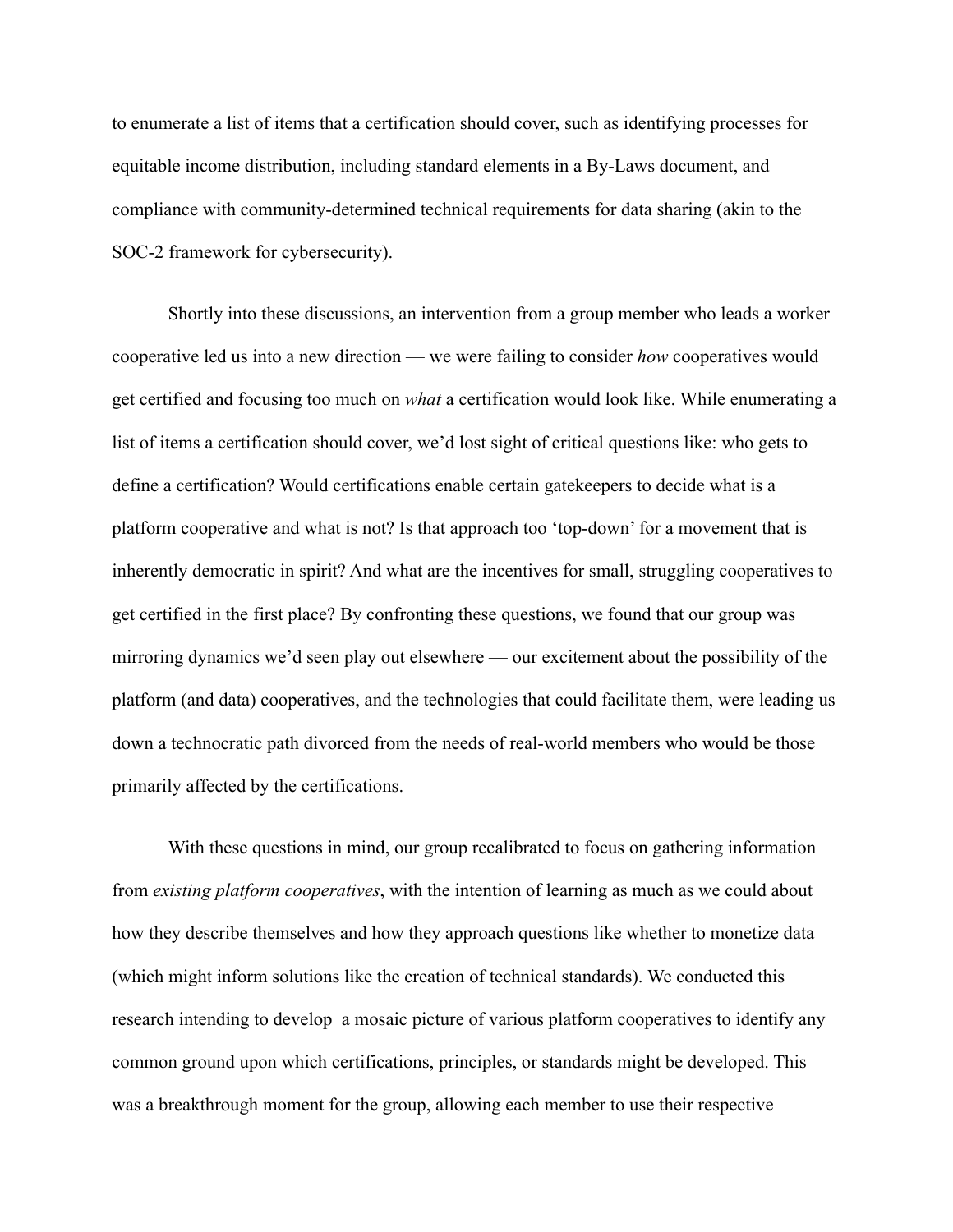expertise to develop targeted, diverse survey questions. Furthermore, group members had the opportunity to interview platform cooperatives and directly observe the heterogeneity among them. As will be discussed in our summary of findings, these interviews proved invaluable to us in understanding how unique and different platform cooperatives' goals and business models can be — lending the takeaway that rigid certifications could prove stifling to existing innovation within the platform cooperative movement.

More data generated more insights, and especially more questions. We leave our Sprint with an understanding of the following: there is a desire among platform cooperatives for models or standards, especially when it comes to matters like common legal documents that help them get up and running without having to reinvent the wheel; other perspectives indicate we should wait for the movement to grow before imposing exclusionary processes. Though this leaves us with even more questions than we began with, we know with certainty that without the diversity of lived experiences in our group that lead us to engage deeply with actual participants in the space, we would have continued with an abstracted discussion removed from the realities of the movement we intend to help build. Innovations like data cooperatives can lead us to a brighter future, but we must always ensure that they are grounded in deep connection with the people who make them work.

Moving forward, we find ourselves most interested in inquiries at a level more foundational to that of certifications or standards. Instead, we would like to learn about the *rights* important to different parties in the platform cooperative space. Rights such as the right to be forgotten, the right to compensation, the right to transparency, and more can be expressed through legal means and may find varied expression in different jurisdictions. We've found that determining which rights are most salient in the platform cooperative may be essential to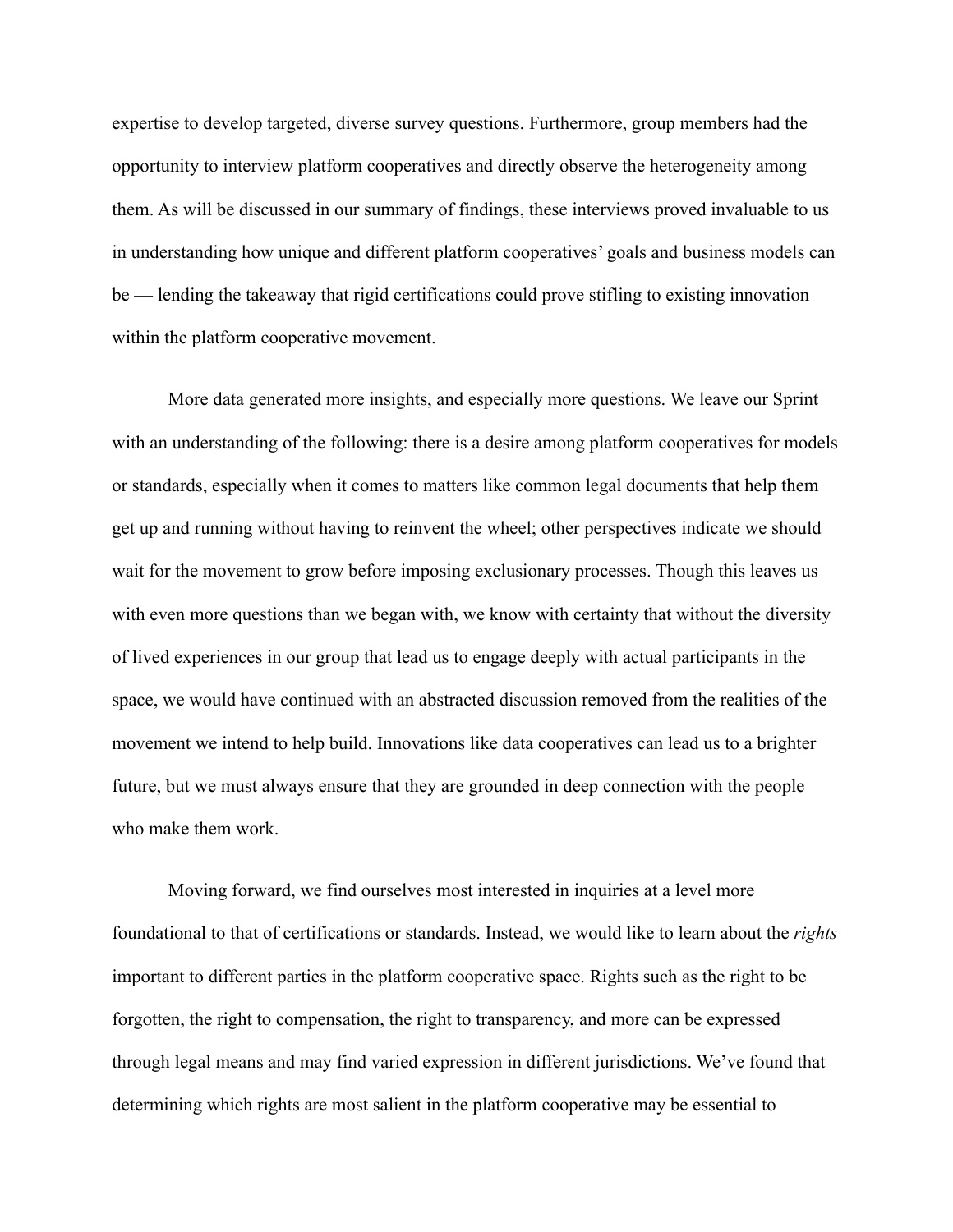identifying any technical standards or certification requirements built on top of those rights. Rights may even form the basis for *aspirations* that cooperatives aim to meet, flexibly and in whichever form they determine best.

## *Methods*

With the goal of gaining an understanding of commonalities and self-understandings among existing platform cooperatives, we turned to survey research with supplemental interviews. We conducted two surveys and three interviews. The details of our research are as follows:

## *Survey 1: Data in Cooperatives*

Our first survey aimed to ask cooperatives who we might already expect to use data — such as platform cooperatives, data cooperatives, and technology cooperatives — about their data use. This survey was distributed via cold-email to 75 cooperatives. The recipients of the survey were collected from online directories: The first of these was the **[Platform Co-op](https://directory.platform.coop/#2.52/7.28/176.4)** [Directory](https://directory.platform.coop/#2.52/7.28/176.4) from the Platform Cooperative Consortium, where recipients were selected by running searches for the terms "Data" and "Platform Cooperative." The second directory was the United States [Federation of Worker Cooperatives Directory,](https://www.usworker.coop/member-directory/) filtered by industry for "technology." From both of these directories, every cooperative that had an email or functional contact page was contacted. Of the 75 cooperatives that were sent this survey, 16 responded, leaving us with a 21.3% response rate.

This survey has four sections, each containing questions grouped by theme. The first section collected basic information about the cooperative such as its name, the type of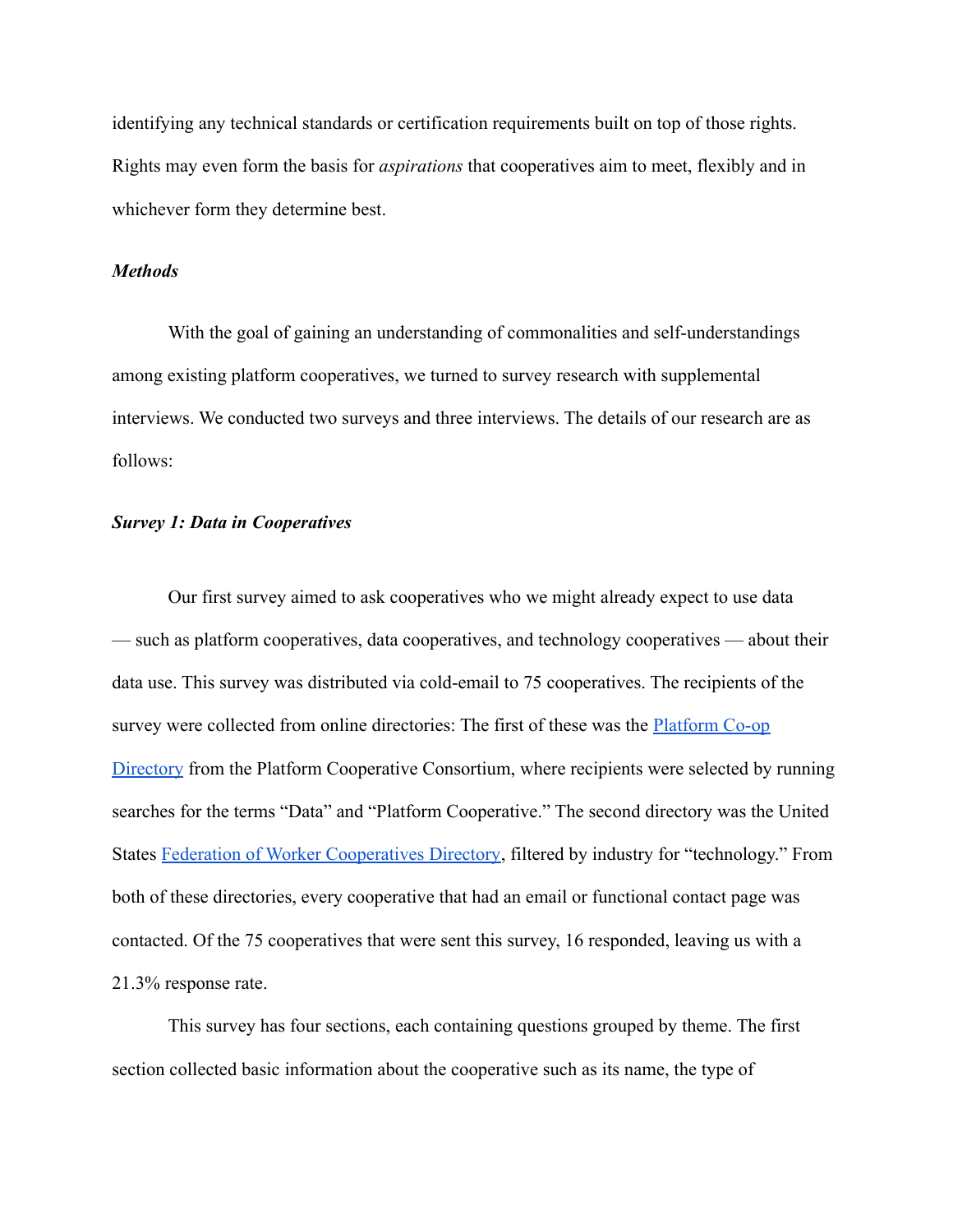cooperative (such as platform, worker, data, or consumer cooperative), the field in which the cooperative works, and the primary owners in the cooperative (such as workers, data owners, or consumers). The second section contained the bulk of the key questions about cooperatives' data use. Here we asked the following questions:

| If you identify as a data cooperative, why? Did you<br>consider alternative models like data commons or data<br>trusts? | Does your cooperative make use of data? If so, what<br>kind of data, and why?                                        |
|-------------------------------------------------------------------------------------------------------------------------|----------------------------------------------------------------------------------------------------------------------|
| How does your cooperative collect data?                                                                                 | How does your cooperative manage data? What<br>privacy protections are in place?                                     |
| Do you monetize your data? If so, how? If not, are you<br>interested in monetizing your data?                           | If your co-operative has an informal or formal<br>specification of members' data 'rights', what are those<br>rights? |
| What kinds of technical standards do you currently<br>employ in your cooperative's use of data?                         |                                                                                                                      |

In the third section, we asked two basic demographic questions. First, about the size of the cooperative, and second about the percentage of the cooperative membership made up of women. Finally, in the fourth section, we left optional spaces for the respondents to describe other relevant information about their cooperative, such as the governance structure, the ownership structure, and any legal issues that the cooperative has encountered.

#### *Survey 2: What Do Cooperatives Think About Data?*

Following the same logic we pursued in framing challenges of certification at the onset of our project, we realized there were insights to be taken from understanding how the broader cooperative movement felt about platform cooperatives, and whether the assumption that modeling of requirements and potential certifications were something that the cooperative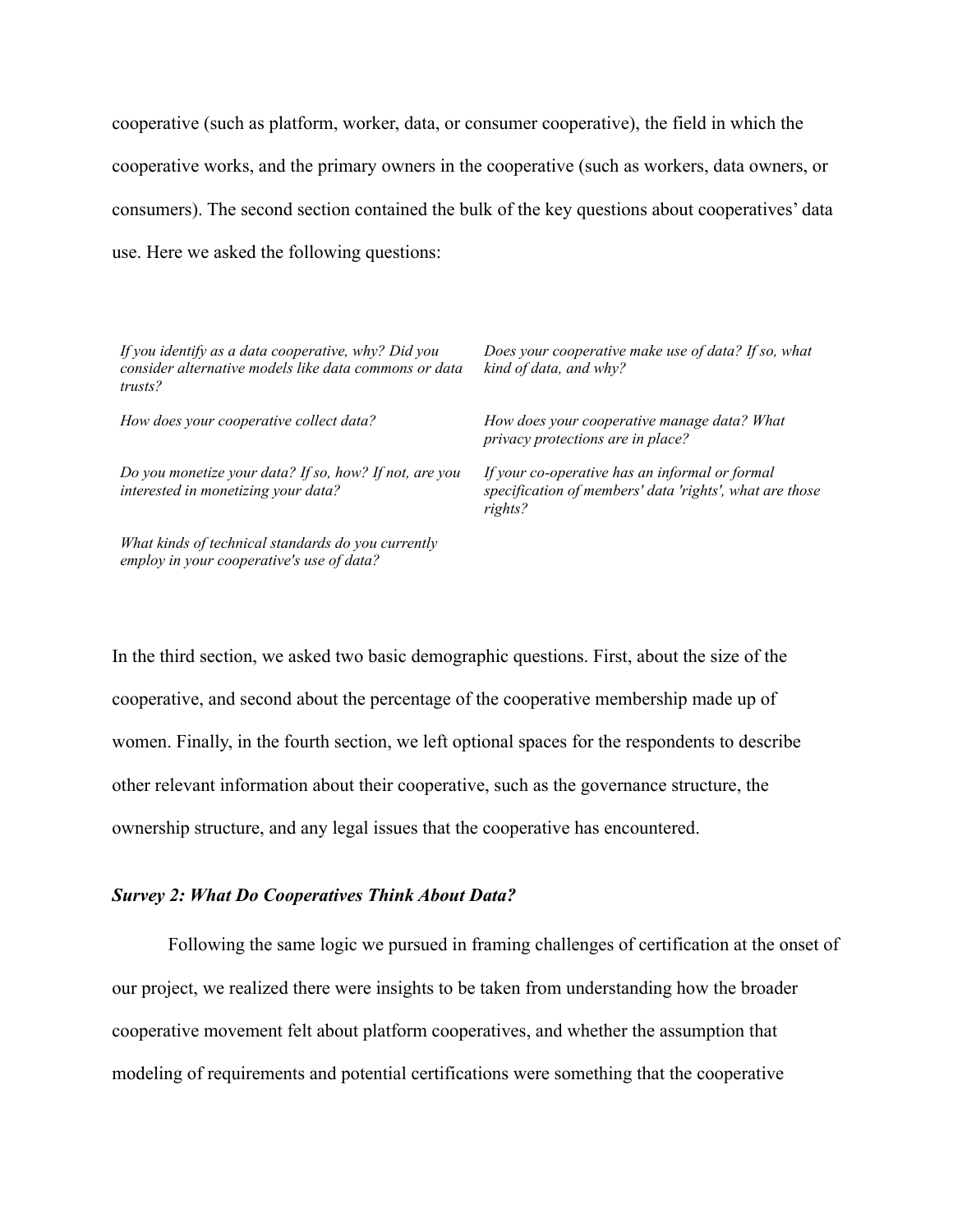movement in general was ready to jump into. We thus also conducted a shorter second survey, targeted at cooperatives which are not explicitly branded as platform, data, or technology cooperatives, which served to gauge those cooperatives' interest in using data.

The number of responses (13) was below what was expected, but they gave us a glimpse into the reality of those cooperatives that were not born naturally platform or data oriented. The questionnaire was simple and short, aiming only to understand the predisposition and current status of the respondent cooperatives towards data.

The first question regarded whether the respondent cooperatives had ever considered incorporating data into their working and revenue model. Only 7.7% answered that they had never considered it, and up to 46.2% said they were already using data.

The other question asked about the biggest concerns or barriers that cooperatives face when deciding how or whether to work with data. There were concerns about data gathering, protection, and manipulation, but the two categories that were of the biggest concern were the monetization of data and the issue of which data to collect. These two major barriers are interesting because they underline the importance of—on the one hand—learning what data one should work with and—on the other hand—understanding how this data can be economically sustainable for the business.

## *Interviews*

Members of our research team conducted three different interviews. Two of these interviews were with representatives from cooperatives making use of data; the third was with Mark Surman, an Open Internet activist and the Executive Director of the Mozilla Foundation. Descriptions of the contents and results of all three interviews can be found in the results section below.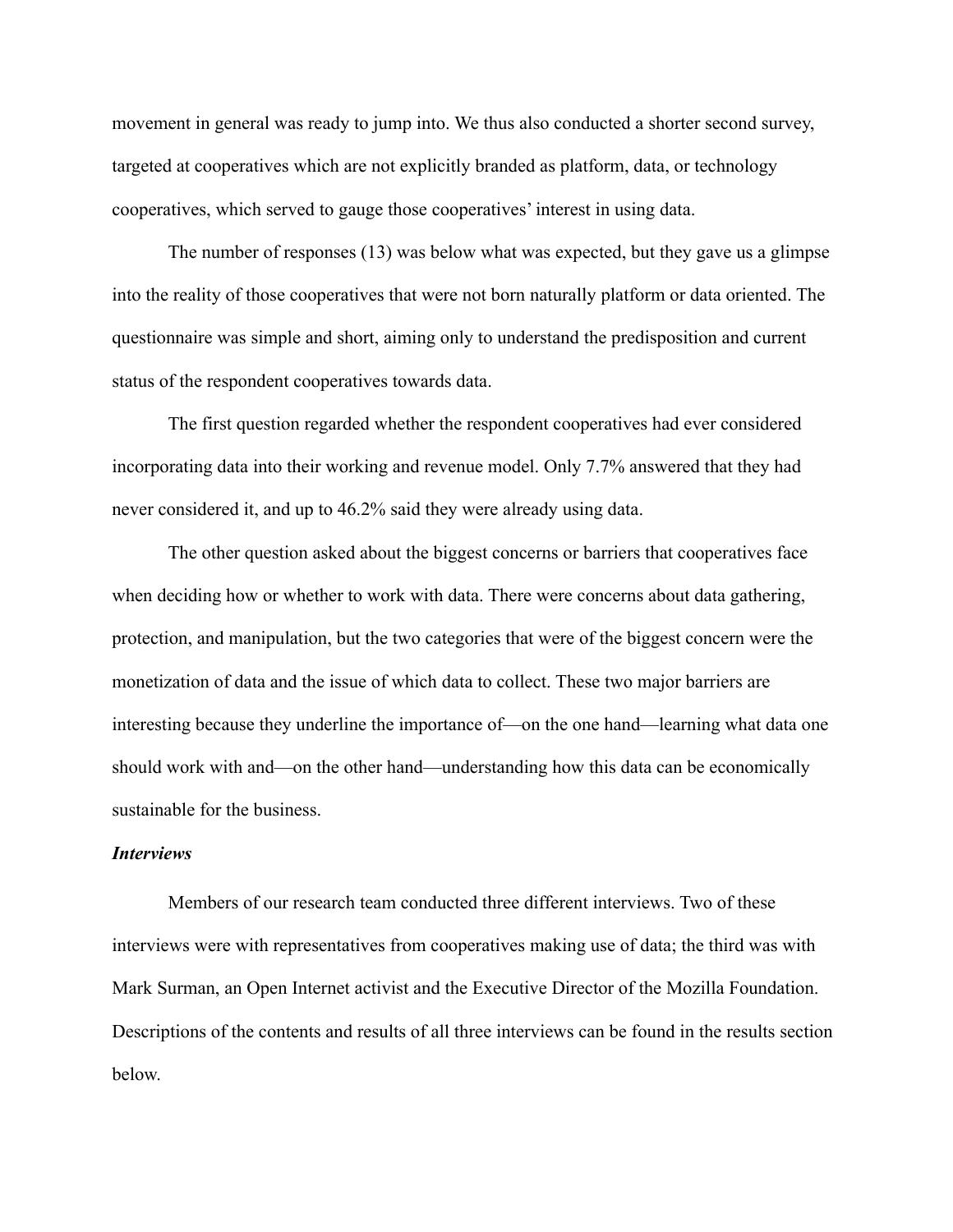The first interview was with **[Troo](https://troo.co/)**, a social media company. This interview was secured via a personal connection with one of our researchers, and Troo did not participate in either of the surveys. The second interview was with a team member from Spoke. Spoke is a peer-to-peer texting service from the cooperative [Politics Rewired,](https://politicsrewired.com/) and has been used by major left-wing political organizations in the United States. This interview came as a result of a representative of Spoke responding to our cold email about survey one. They expressed that they had more to share than was possible within the confines of the survey itself, and so we scheduled a 30-minute meeting with three members of our research team to gather more information. Finally, the third interview was with Mark Surman. Mark Surman was an assigned mentor for our research group as part of the Alternative Data Futures Research Sprint. Two members of our research team met with Mark.

## *Limitations*

There are two notable limitations to our research methods. First, while our response rates as a percentage of total emails sent were not bad, the total number of respondents to either survey was too low to ensure any sort of generalizability. As a result, we treated our data not as objective truth about the state of the cooperative sector, but rather as interesting and potentially instructive anecdotes which can point to further question development and research.

Second, some of the questions in our first survey were not clear. We had at least one respondent decline to answer a question on the grounds that it was written vaguely and they could not discern what exactly it was asking. While other respondents did answer this and other questions, there remains the possibility that different respondents understood the questions differently, and thus their answers may not be directly comparable.

## *Discussion of Results*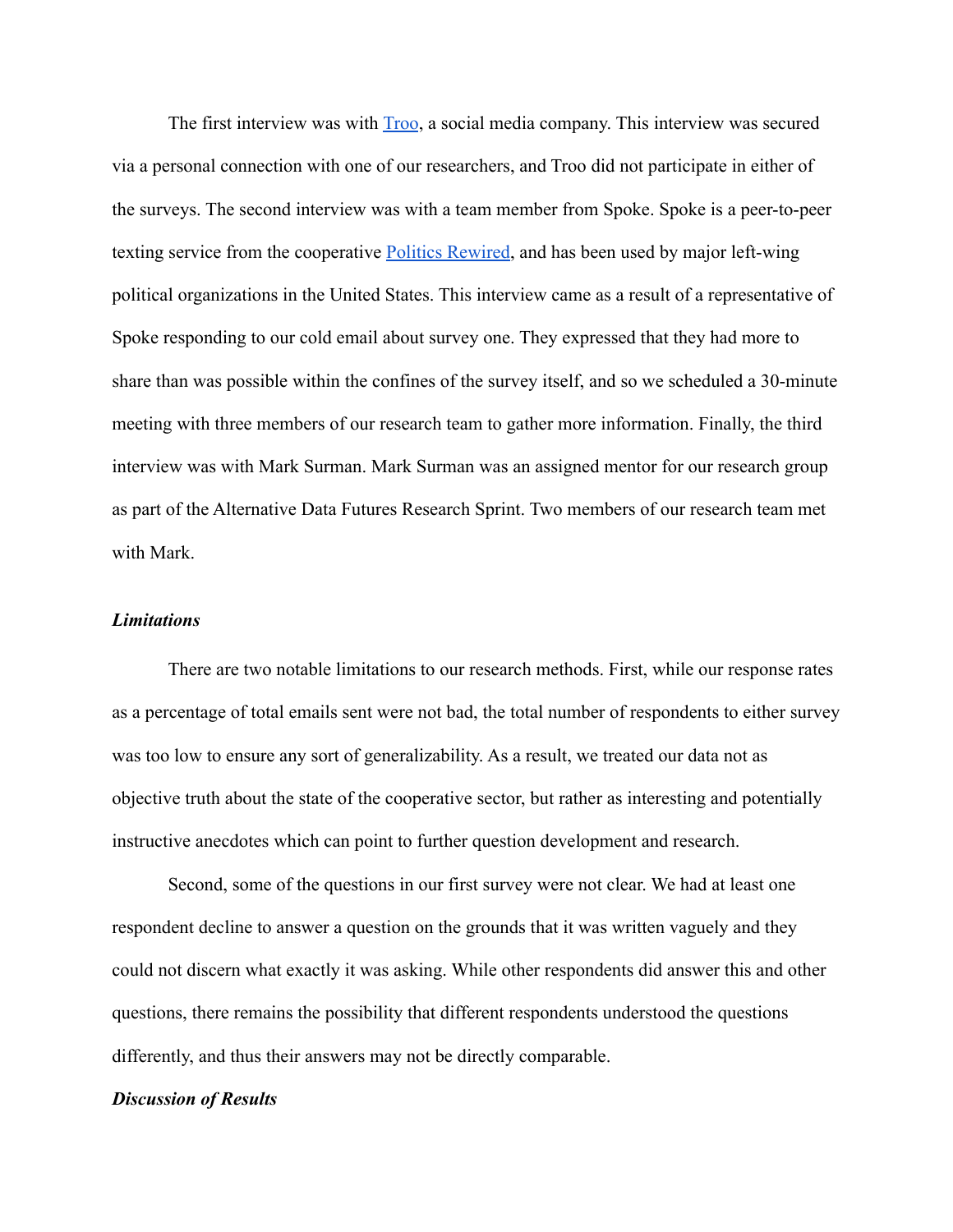# Takeaway 1: Diversity

We observed considerable diversity in how cooperatives described themselves, reflecting the heterogeneity of platform cooperatives that may need to be covered by any kind of certification. These descriptions included: "research; professional services; sustainability; technical consultancy; digital infrastructure; qualitative medical research" and more. This variation extended to the ways in which different cooperatives were managing and collecting data as well. *See Responses Below* ('N/A' responses excluded):

| How does your cooperative collect<br>data? (Write 'N/A' if this does not apply<br>to you)                                                                                                                                | How does your cooperative manage data? What<br>privacy protections are in place? (Write 'N/A' if this<br>does not apply to you)                                                                                                                                                                                              |
|--------------------------------------------------------------------------------------------------------------------------------------------------------------------------------------------------------------------------|------------------------------------------------------------------------------------------------------------------------------------------------------------------------------------------------------------------------------------------------------------------------------------------------------------------------------|
| the start                                                                                                                                                                                                                | We've been using data on our projects from We have a data officer, data agreements in place with<br>clients                                                                                                                                                                                                                  |
| We currently run a software as a service for<br>our clients, which are political campaigns<br>and movement organizations of various<br>sizes, and treat the data that we store for<br>them as our users data (not ours). | We follow industry standard data precautions for software<br>as a service providers. Each of our clients' data is fully<br>siloed.                                                                                                                                                                                           |
| Core banking platform, Loan Origination<br>System                                                                                                                                                                        | Manual system display, further filter by excel. Weak, simple<br>data protection                                                                                                                                                                                                                                              |
| Sales tools, online analytics, surveys,                                                                                                                                                                                  | NA yet                                                                                                                                                                                                                                                                                                                       |
| Each member inputs/records time used in<br>conducting different activities                                                                                                                                               | It is managed by a C.A.T. (Community Algorithmic Trust)                                                                                                                                                                                                                                                                      |
| server metrics, google analytics                                                                                                                                                                                         | We don't really have data we're managing beyond internal<br>business data and some basic website traffic data. The<br>latter is typically held by Google via their Google Analytics<br>platform. Would be happy to use something like Plausible<br>Analytics instead, provided the client would be willing to pay<br>for it. |
| website, player, community forum, APIs                                                                                                                                                                                   | GDPR compliance. Security policy incl future minimisation<br>of data we hold, shifting more to the user => SSI                                                                                                                                                                                                               |
| Qualitative research, often focus groups or<br>asynchronous activity boards, also surveys                                                                                                                                | We manage data to satisfy GDPR practices, and our<br>platform blinds clients to personally identifiable information.                                                                                                                                                                                                         |
| Usually from public sources such as<br>websites. Sometimes using a web scraper.<br>Most of the data is not personal data.                                                                                                | We do not have a privacy policy yet because the data<br>collected is not personal data.                                                                                                                                                                                                                                      |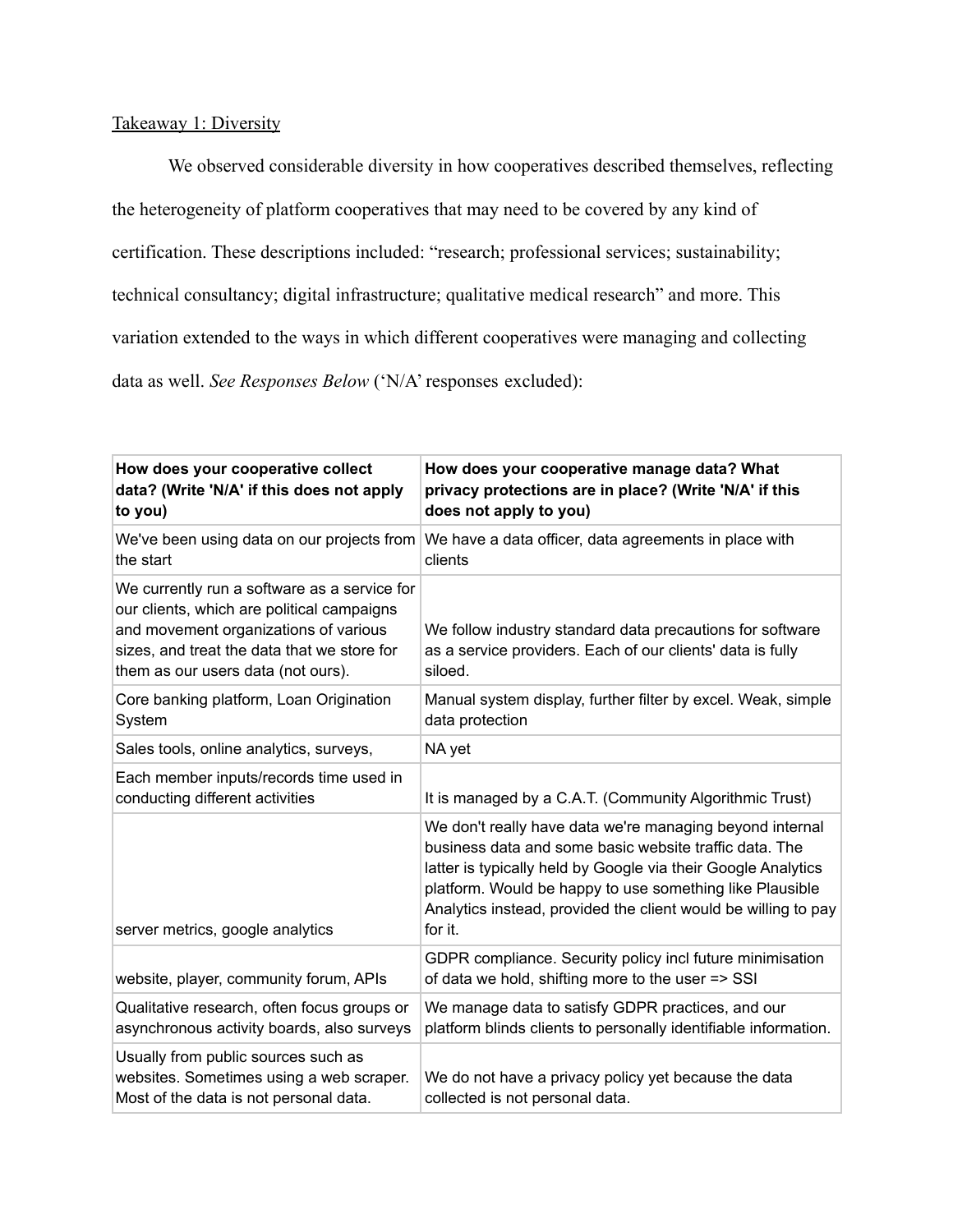| For member data involving our internal<br>governance, we generally collect info<br>through surveys.                                                                 | We have private folders accessible to our members who<br>are empowered to have access (like our HR leader)                                                                                                                                         |
|---------------------------------------------------------------------------------------------------------------------------------------------------------------------|----------------------------------------------------------------------------------------------------------------------------------------------------------------------------------------------------------------------------------------------------|
| $N/A$ - we collect as little as is possible                                                                                                                         | Security of the precious little data we do collect and<br>co-manage is one of our highest priorities and focuses.                                                                                                                                  |
| Our application allows entities to enter and<br>edit their own data and we curate this to<br>ensure basic accuracy. We also research<br>and add entities ourselves. | We focus on publicly available information for now, but<br>ensure privacy of contacts via a switch to let us know that<br>the contact info is not public. Our data is stored in a private<br>database with standard best practices for protection. |

There was also notable diversity in the sorts of technical standards in use by cooperatives,

as can be seen in the following chart.

What kinds of technical standards do you currently employ in your cooperative's use of data? 12 responses



The diversity we observed among even such a small subset of the platform cooperative movement poses a challenge for any certification scheme. How could a single certification accurately encompass a set of unique participants? This was a question that recurred throughout our research process, and one that any practitioner interested in the topic will need to address. Takeaway 2: Monetization

We also observed considerable differences in whether cooperatives sought to monetize their data. The split between pro- and anti-monetization cooperatives also illustrates an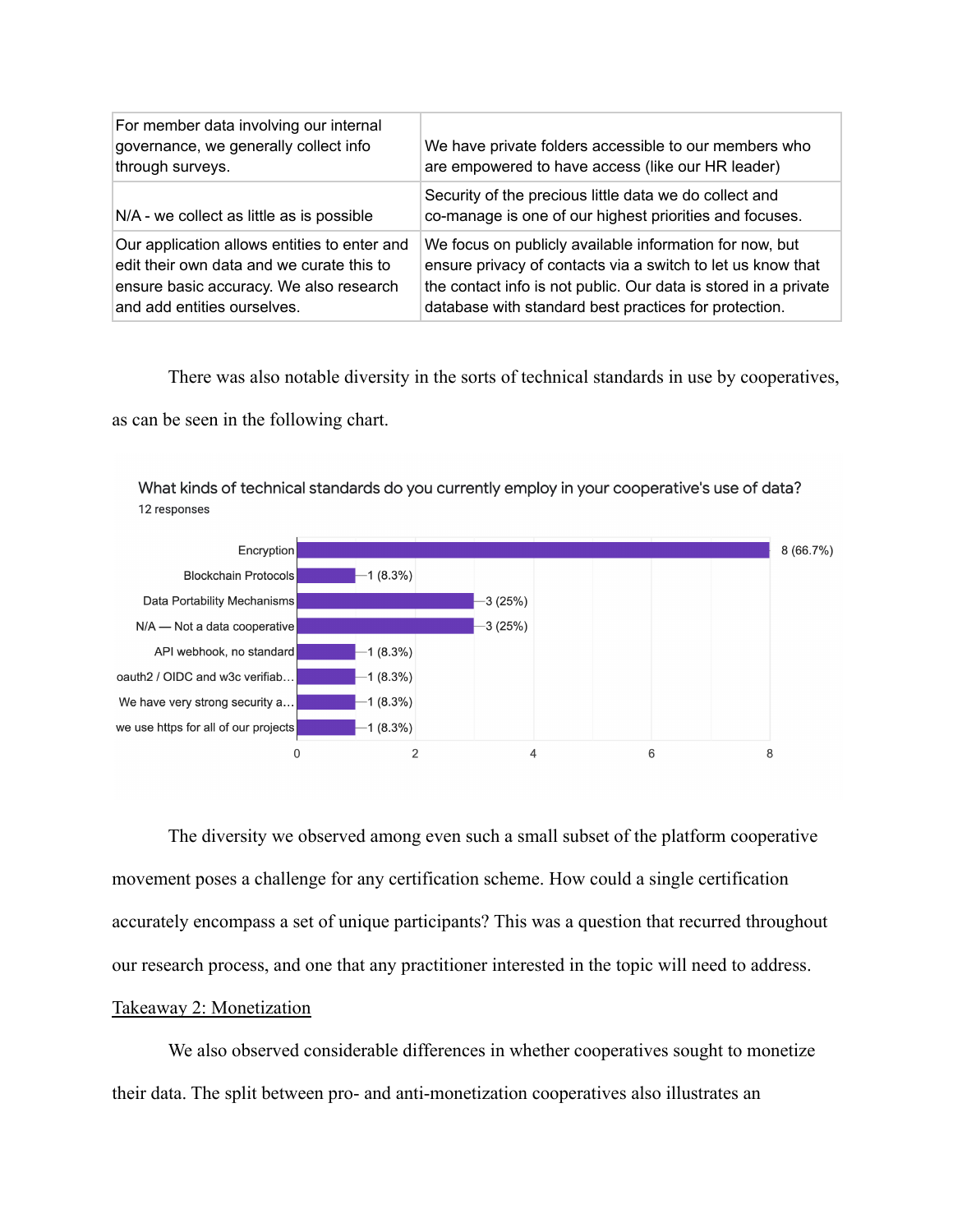interesting point: As the platform cooperative movement continues to grow, the ideological differences between sectors of the movement will become increasingly salient. Any certification would need to remain neutral in order to encompass platform cooperatives with diverse orientations towards monetization and profit. *See Responses Below*:

Do you monetize your data? If so, how? If not, are you interested in monetizing your data? 12 responses



### *Interview Results*

Due to the limited nature of our survey results, we have included below significant discussion of our interviews, which, due to their long-form nature, were able to furnish significant insights into the questions of our research. We believe that these interviews, especially the first two, highlight another key takeaway from our research: The innovation carried out by platform cooperatives in the realm of not just cooperative data use but data use more generally. Each interview, in chronological order, is described below:

#### Troo.co Interview

Our interview with representatives from another platform cooperative, Troo.co, also provided us with insights to guide our questions around certification. Troo.co is a cooperative tackling issues around user data in the context of social media. They are tackling the problem of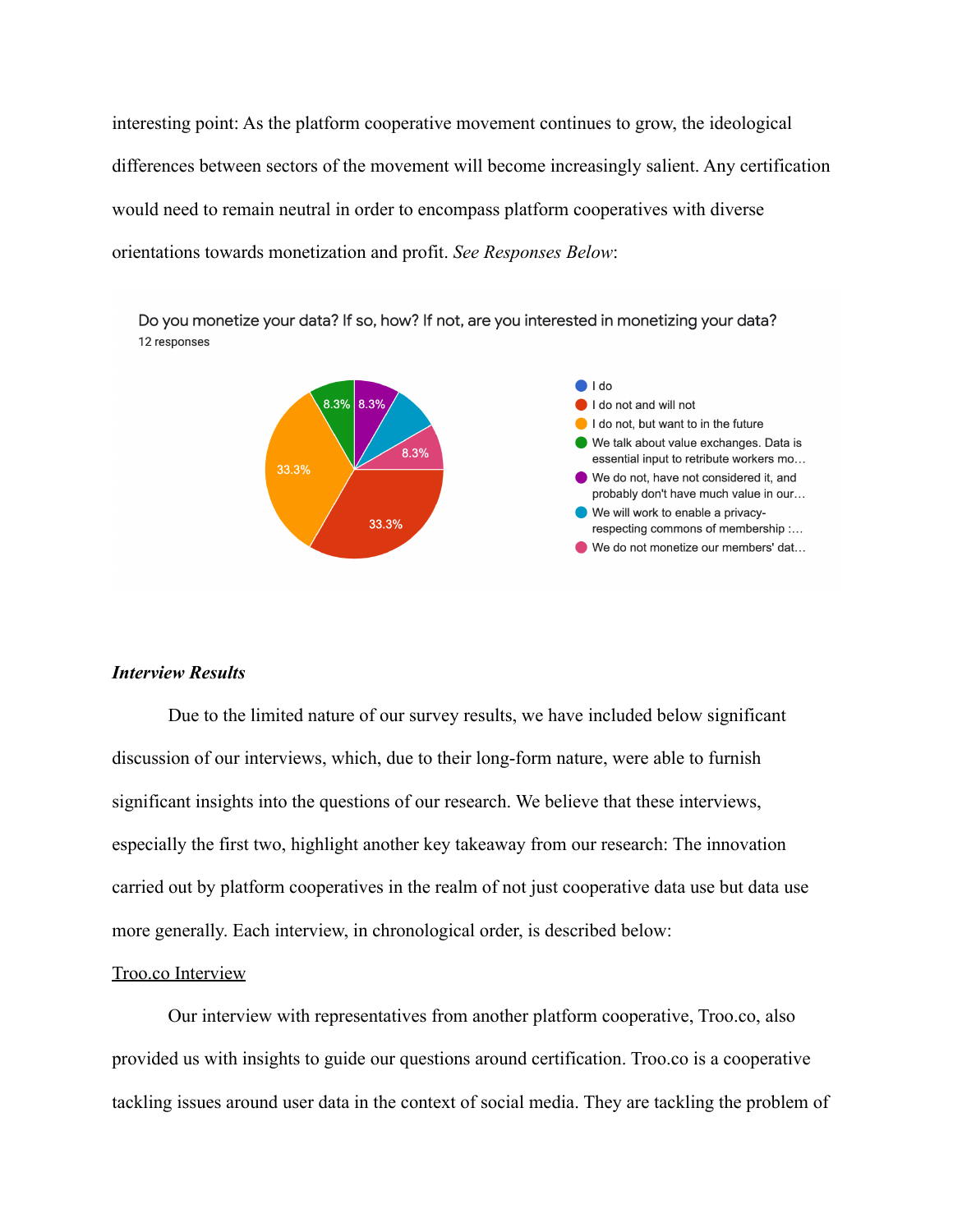user data being transferred to social media companies through acquisitions of smaller companies collecting that user data. Users, unaware that the data they may have provided to a smaller company with those values and terms of service they agreed to, may find that their data is now subject to different terms and values held by a social media company that acquired the smaller company.

This has created unique challenges for users, which Troo.co is aiming to solve through legal and technical innovations that would allow members of a data trust to control how their data is used, regardless of how it is obtained by a social media firm. Within the interview, the most relevant aspect to our inquiry was whether the existence of technical standards providing guidance to platform cooperatives on how to collect data in a way that aligns with Troo's mission would be helpful. The representatives felt that such guidance would definitely be helpful, both for technical aspects (such as data architectures that allow for shutting access off and on, even when data is transferred to an acquiring entity), as well as legal aspects (such as agreements that enable a data trust to cut off access to entities that misuse their data). The key insight was that a certification was not necessary to achieve this; given the range of projects that Troo.co and others are engaging in, even simple guidance from a centralized source on advisable technical or legal standards would be beneficial to the platform cooperative movement in unlocking more experimentation.

#### Spoke Interview

Our interview with a representative from Spoke/Politics Rewired shed light on a variety of interesting issues, raising important questions. Spoke is unique in that it is the only cooperative (known to its members) which makes money through a Software as a Service (SaaS) model. This has led to interesting challenges for the cooperative which may be insightful for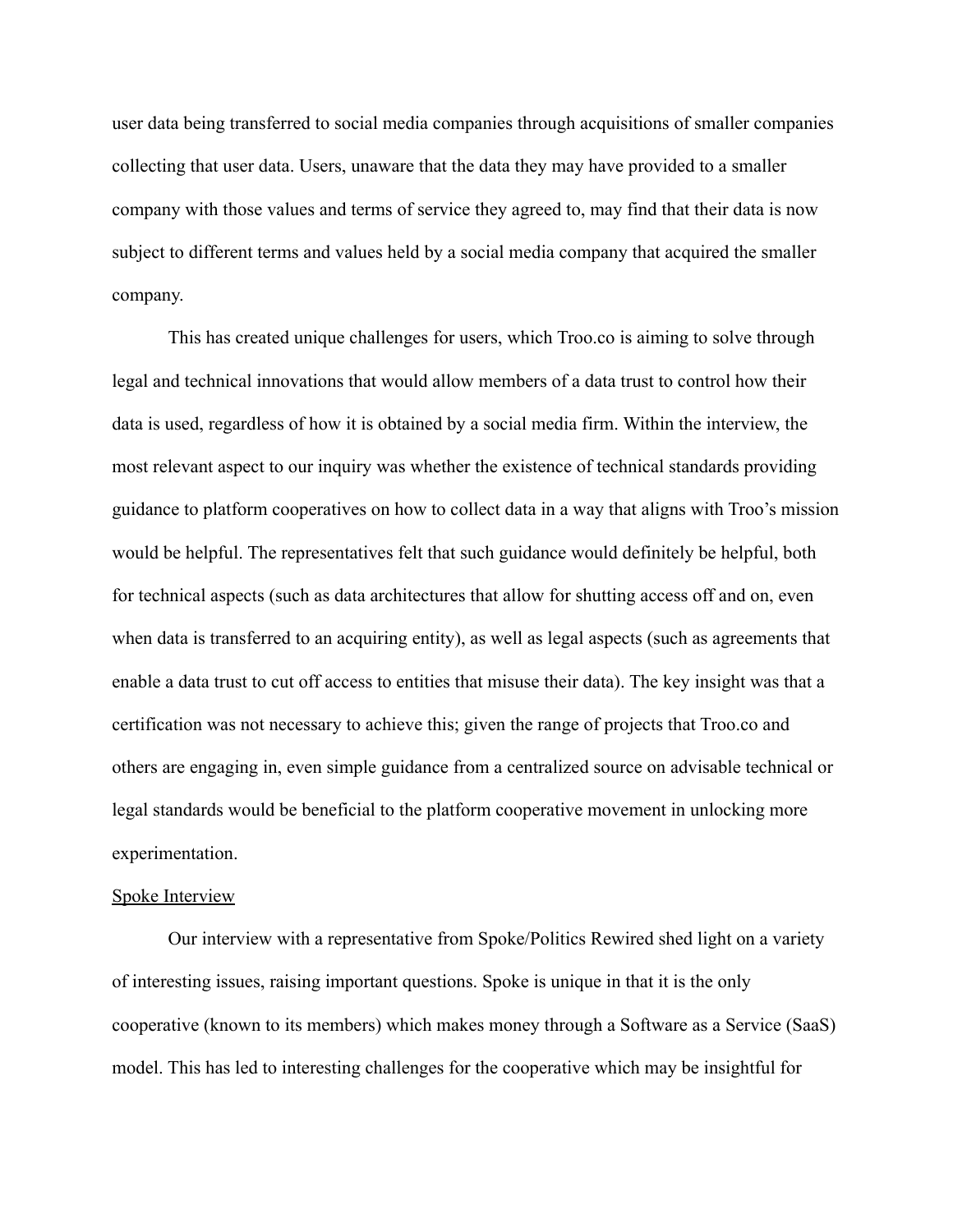cooperatives more broadly. For example, due to the long-term nature of programming work, Spoke doesn't issue dividends to worker-owners on a purely hours-per-year basis. Rather, they use a complex formula to determine compensation for past work that is producing revenue in the present.

Two elements of the interview are particularly relevant to our inquiry. First, the representative from Spoke talked extensively about the challenges that they faced in approaching data. In particular, they have struggled with the question of creating structures of shared data ownership—not just data sharing. This was not the only data-related question the cooperative faced. In fact, their representative said of their experience that "we don't know what the options are, other than making it up as we go along, which is what most cooperatives have to do." Even in the face of this uncertainty, Spoke was able to build innovative solutions.

Second, and related to this, the representative from Spoke responded very positively to the idea of a certification or a set of standards for platform cooperatives. (Certification and standards were not properly distinguished in this conversation.) They noted that many cooperatives, platform and otherwise, go through the same questions and issues in their early stages, and that having a set of standards could enable cooperatives to skip these discussions and reduce the barrier to entry for those interested in forming cooperatives. The representative also noted that a *greater connection between cooperatives* could lead to shared best practices and work against the tendencies for self-exploitation inherent in cooperatives. However, they also noted that any certification or set of standards would need to be flexible enough to accommodate the various unique situations of the diverse cooperative movement and to change as the movement changes.

#### Interview with Mark Surman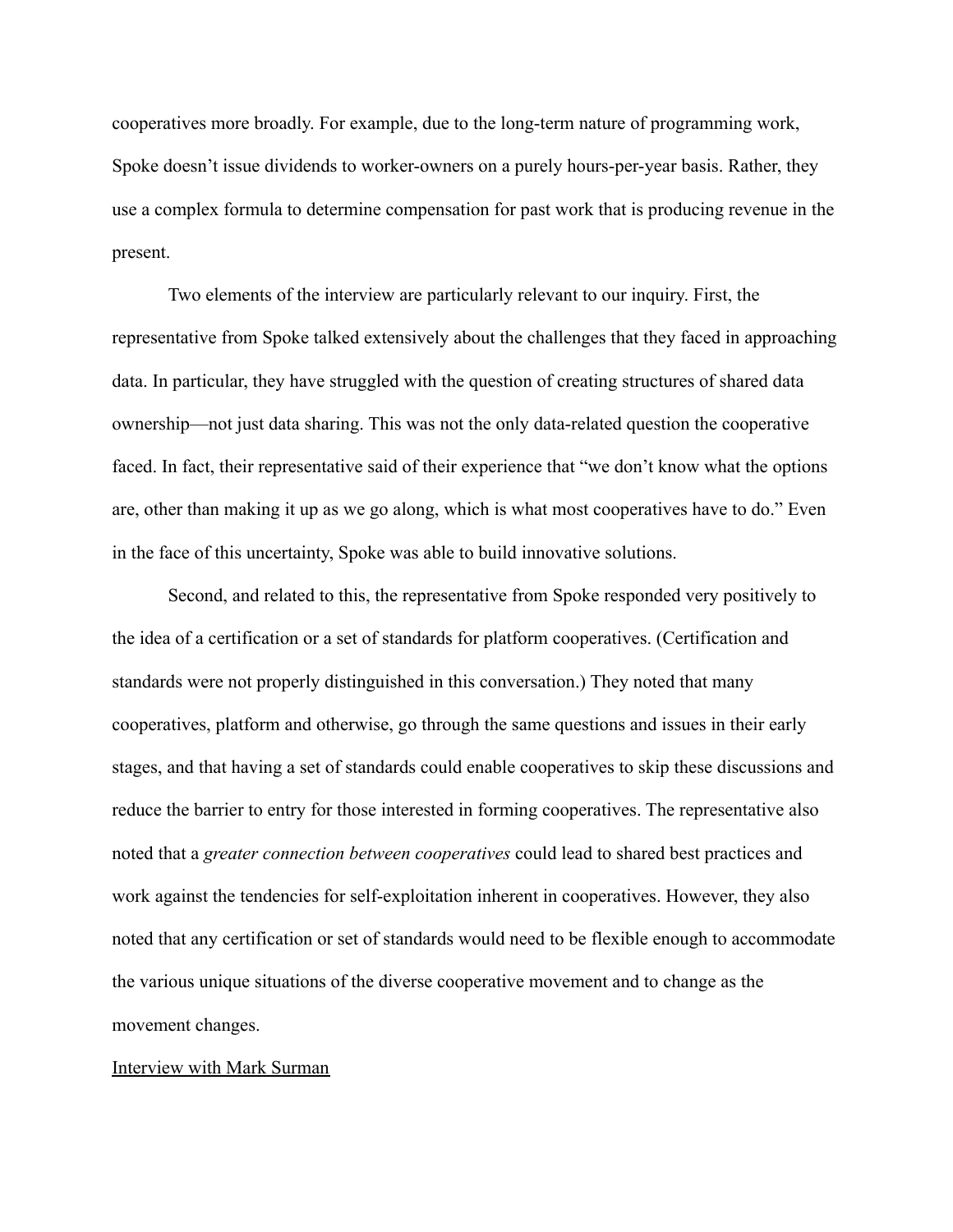The thesis of the conversation with Mark Surman was: *There needs to be an implicit goal behind platform cooperatives. It is about sharing the benefits with people, but there are so many other things that have to come in parallel or before the conversation around certification.*

Mark stressed the importance of value. Is the cooperative doing what it is supposed to do? Do its members see a value proposition in being a part of the organization? The main goal before certification is to understand how to be a part of a collaborative *along with* managing business practices. After the core value proposition of cooperatives working with data is determined, and assessed for whether it is actually helping those who are part of them and affected by them, certification could then be taken on with the right timing to help accelerate the progress of the movement through shared assets. In our discussion, we drew heavily upon learnings from movements like the open source software movement, where certifications around qualifying as 'open source' often served to provide a protective guardrail upon which greater innovation could be built.

This discussion led us to consider two themes to add to our inquiry: 1) focusing on *best practices*, given the nascency of platform and data cooperatives; and 2) defining what *rights* (i.e., right to be forgotten, right to compensation, etc.) that any attempt at standardization (through certifications, technical standards, or best practices) should be built upon. We also learned that we would have to distinguish between standards and specifications. By drawing upon web standards, such as those for working with native video on the internet, Mark helped us realize that specifications might provide guidance to cooperatives, but that it might take years to implement those specifications before they were to become a standard.

#### *Concluding Thoughts*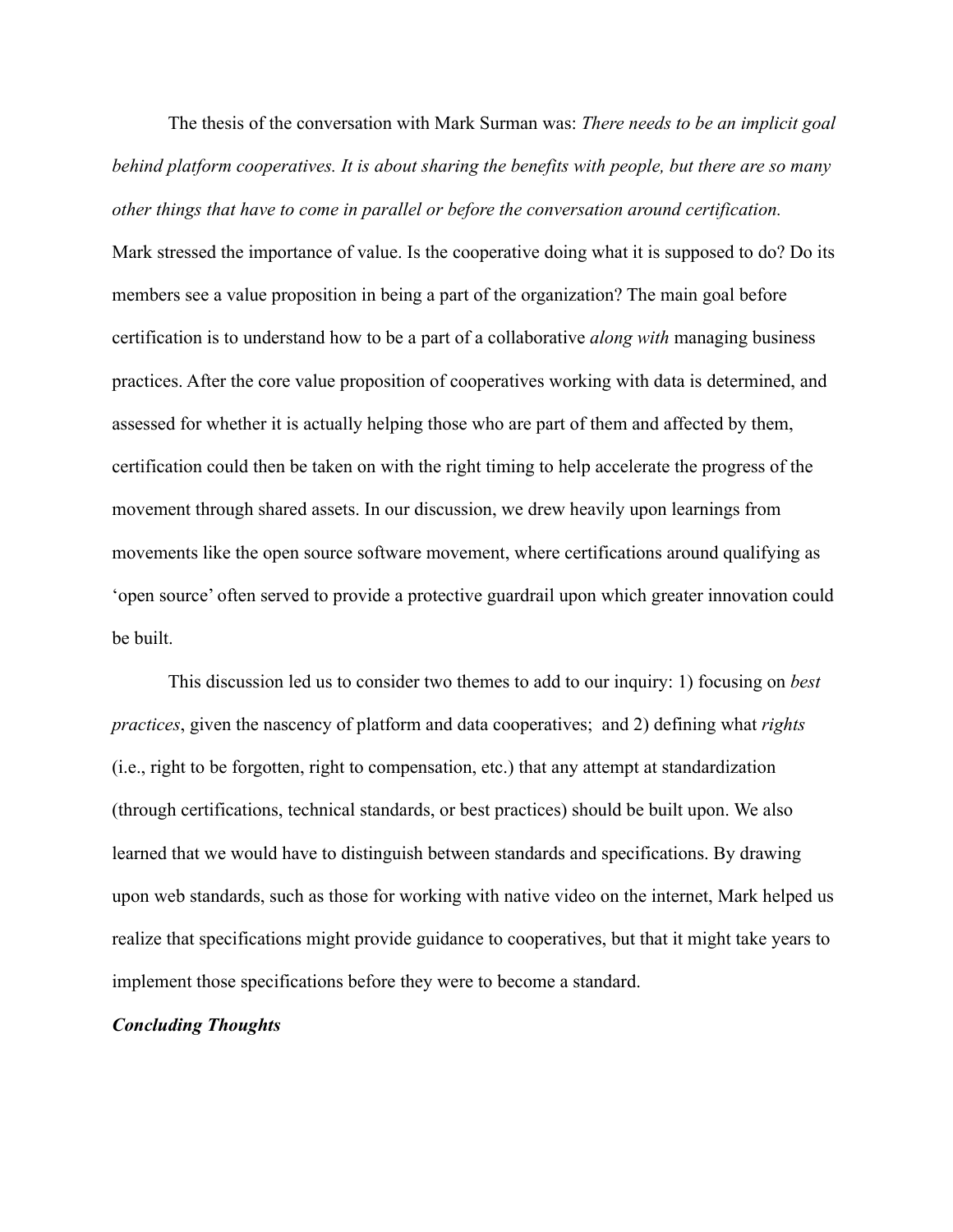The platform cooperative movement is not new, but it truly has gained momentum in the last years as the world has forcefully transitioned to digital services. This momentum has raised questions about the main features of this new wave of cooperatives. Yet, there are significant gaps to bridge between various factions:

- The thinkers
- The implementers
- The frame builders

Despite the platform cooperative model appearing in more "cooperative mainstream" forums and even as part of the innovation of the social economy, it is still mainly an academic field. There are some great examples of companies using the platform cooperative model but most of them are in the phase of consolidation and growth. The academic community has made an effort to understand, theorize, and foster the creation of these projects as one of the main tools to socializing, revitalizing, and scaling the cooperative model. They have shown the world that the cooperative model remains cutting-edge, remains valid, and remains one of the most resilient organizational forms.

As in every trend, there are the early adopters, those minority of people that jump at the opportunity of creating something new, revolutionary and game changing.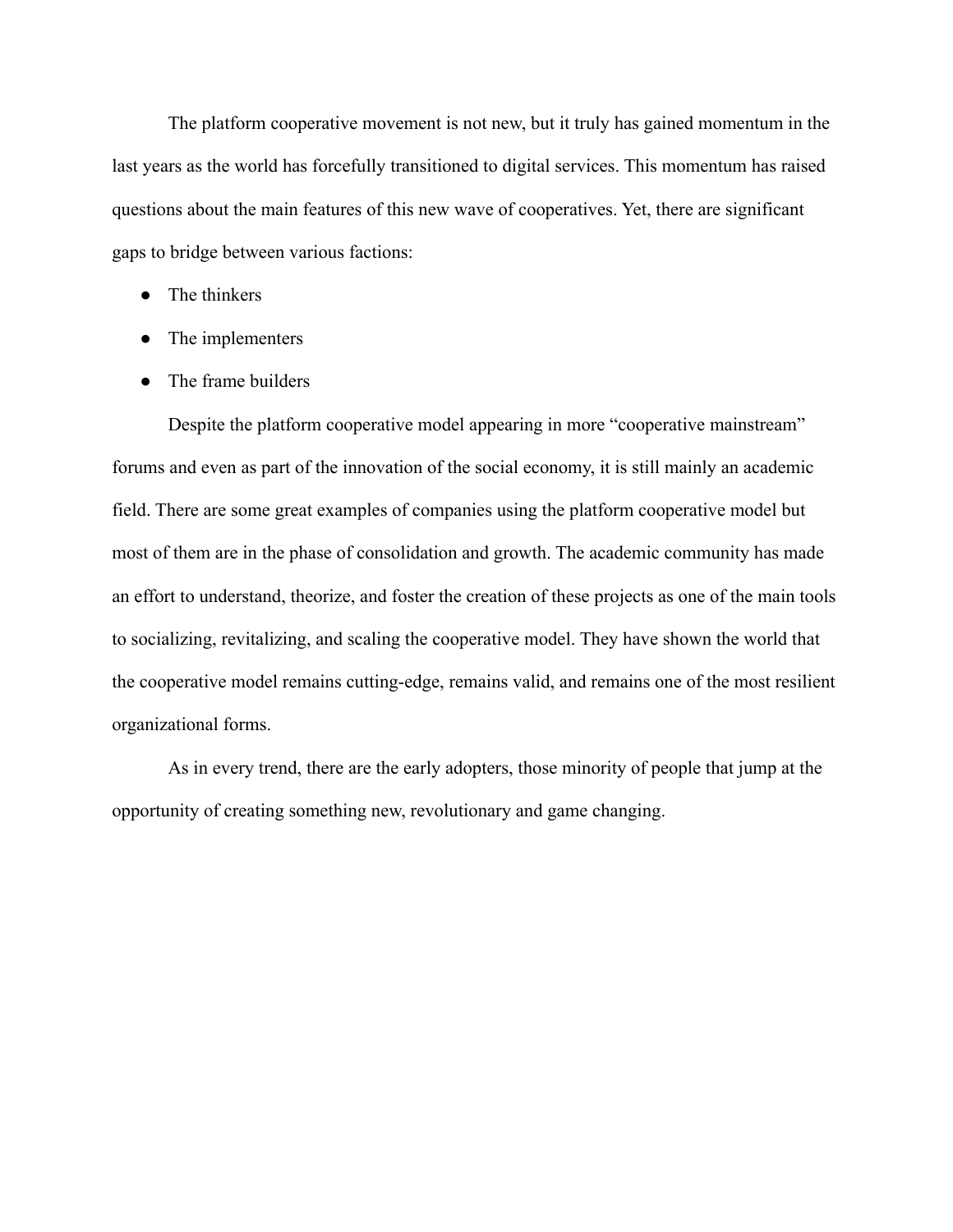

The combination of early adopters and innovators makes up only 16% of the population. This leaves an enormous potential of growth for the platform cooperative movement in the upcoming years, but this will only be possible if the narrative and the skill development needed for this new cooperative model is enabled and adequate for the "average cooperator." The language and the narrative needs to become *approachable, easy and manageable for all.*

The first step to start a journey of transformation is acknowledging the current state. The experience that our team has with the cooperative movement shows that the level of understanding that the "average cooperator" — operating in every sector but the digital sector is rather low. Another major challenge to bridge in this regard is that the average cooperator is not young and in most cases is not necessarily a digital super-user. At the level of the international cooperative movement, digitalization is an ongoing transformation and many look at it from a perspective of precaution, skepticism, and, in some cases, fear. This directly impacts the perception that the cooperative movement has of platform cooperatives, which come as a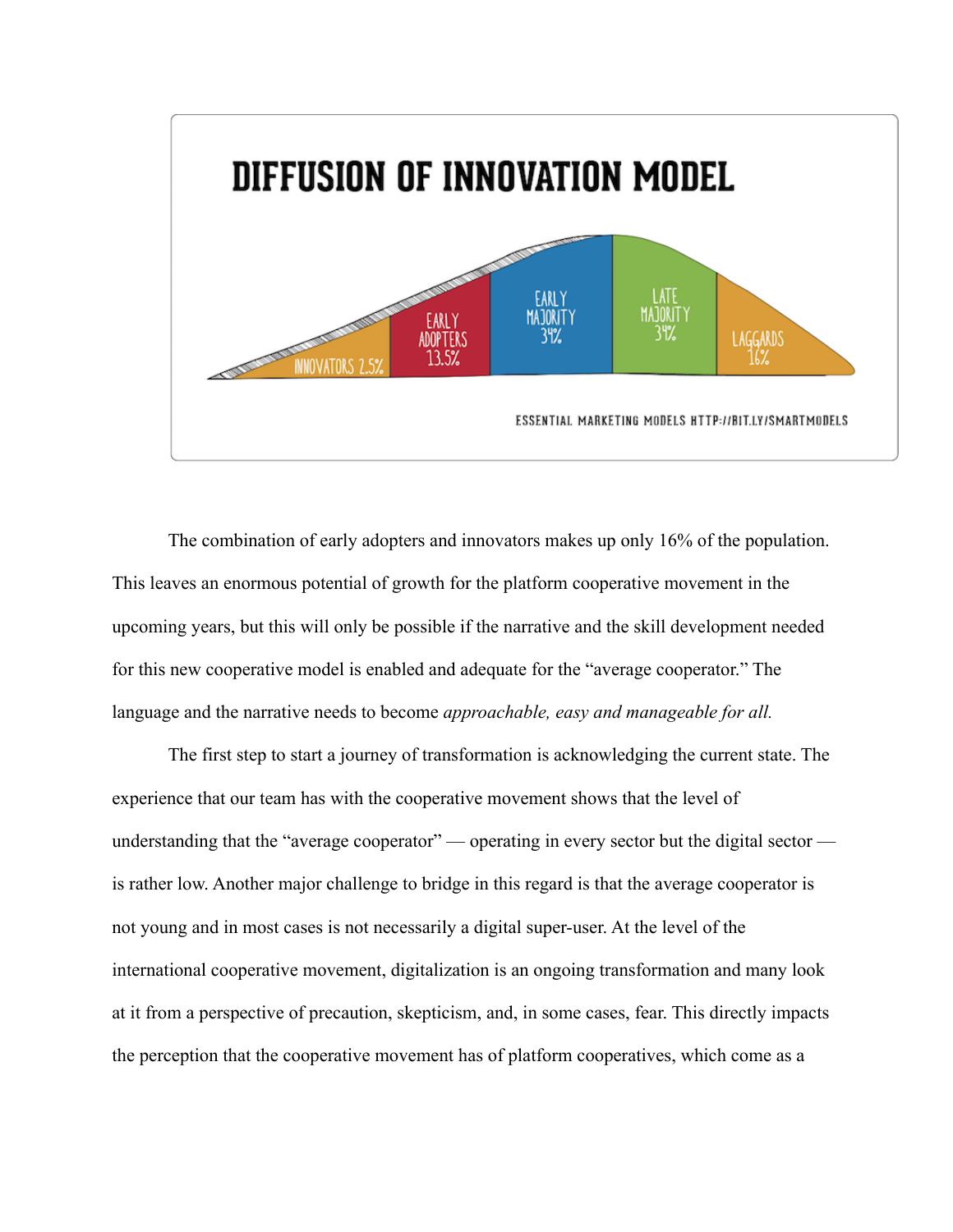revolution to the well established and grounded cooperative movement, changing the rules of work, community and localization.

This implies that the current "thinkers" of the platform and data cooperative model need to overcome the resistance of a movement that does not trust them yet. There must be a remodeling and reframing of the playground and the rules of the game with the generation of a different kind of cooperative that requires rules and structures that have yet to be designed or regulated.

In this regard, as Antonio Cancelo, one of the former presidents of Mondragon Corporation and founder of Eroski, said "the law appears to generate rules for situations that are happening in the present and need to be settled. It has never been created to prevent situations rather than settle them. It has always been behind and it will remain behind the innovators of society." And this is the situation that the cooperative "thinkers" and the cooperative "early doers" are facing right now. The challenge of creating a cooperative business for which there is *no frame of legislation or support.*

Most cooperative entrepreneurs that are taking the steps towards generating projects that fall into the newly defined "platform or data cooperative" category find themselves with more questions than answers in practice. Yet, the academic and thinker community has been reflecting in this model, the governance, the use of data, the theorization of work and its impact. This shows once again the incredible potential of a closer "academic" and "practitioner" work from which both collectives could have a positive outcome for their work. The certification of a model in the raise will only be made possible if the collective of thinkers and frame builders is able to understand the needs of the practitioners and make sure that the certifying process becomes a value adding process not only for academic reflection but for everyday cooperative work.